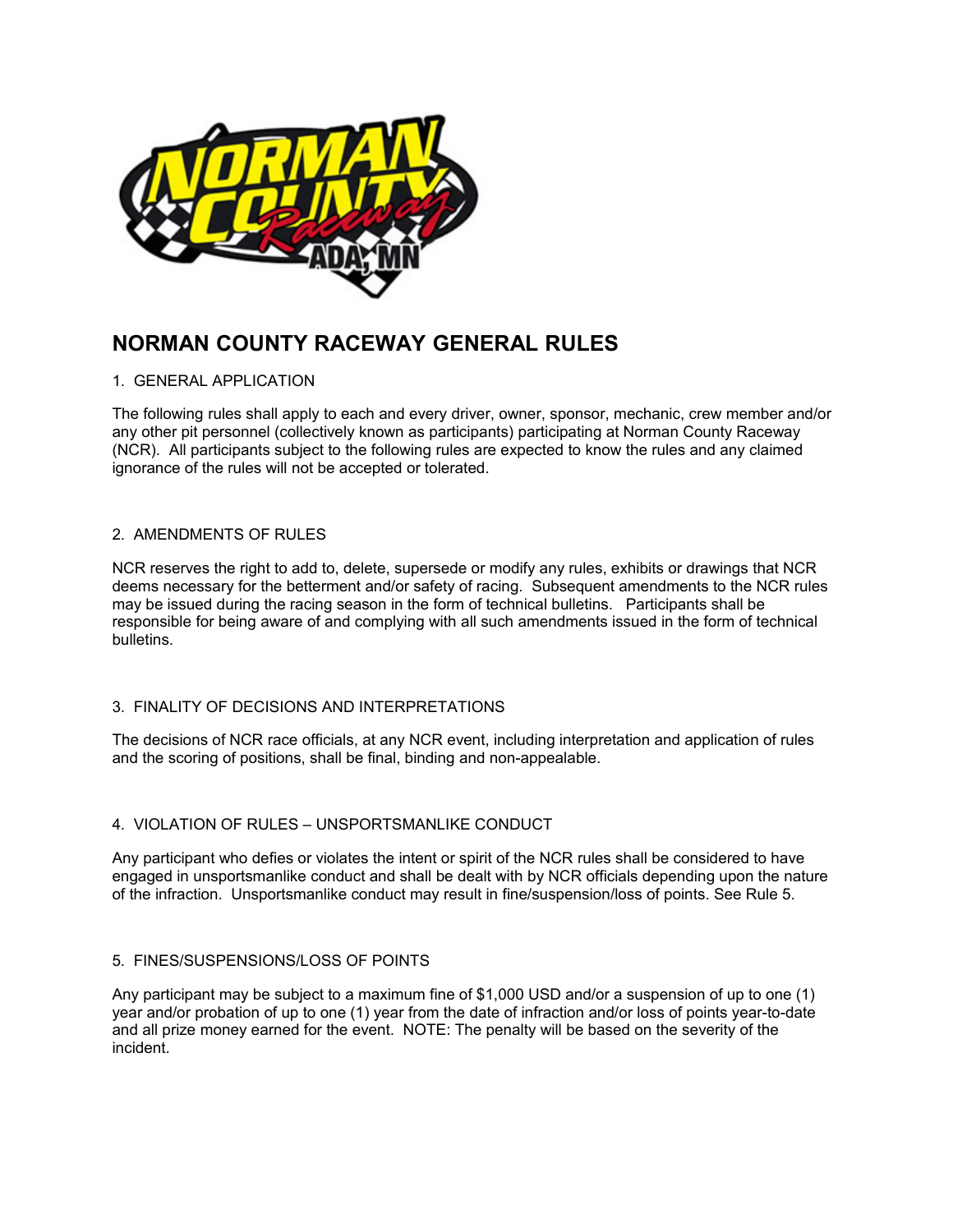## 6. RESERVED PARTICIPATION RIGHT

NCR reserves the right to refuse to accept the entry of any car or participant. Furthermore, NCR reserves the right to revoke or cancel any entry, or any participant's claimed right to be on the track premises, if it is felt or determined that a participant's presence or conduct is not in the best interest of the sport of auto racing, the other competitors, the spectators, track management and/or employees.

## 6.1 PARTICIPANT – DEFINITION

 A participant is any person taking part in any event at NCR in any form, including but not limited to, drivers, car owners, mechanics, crew members, sponsors, track officials or pit area observers. All such persons shall be considered public figures who have by their own choice become involved in auto racing events at NCR, with the full understanding he or she must abide by the rules and regulations established and published or announced by the speedway management. All participants are considered to be responsible for their own personal conduct.

## 7. DRIVER RESPONSIBILTY

The driver is responsible for the actions of his pit crew in all aspects. The driver shall be the sole spokesperson for his/her car owner and pit crew in any and all matters, and must talk with a track official in charge regarding their conduct or behavior.

## 8. FIGHTING

Any participant directly involved with any fighting or misconduct at any NCR event, on the race track, in the pits, or on the track premises, may be subjected to fine/suspension/loss of points. (See Rule 5)

# 9. ASSAULT/ ABUSE OF OFFICIALS

No participant shall subject any NCR official, track employee or sponsor to any abusive or improper language at any time. Any driver who gets out of his/her race car, or any participant, who assaults or threatens any NCR official, track employee or sponsor, may be subjected to a fine/suspension/loss of points. (See Rule 5)

## 10. ALCHOLOIC BEVERAGES: ZERO TOLERANCE!

Consumption of beer or alcoholic beverages in the pit area, or being under the influence or beer or alcoholic beverages in the pit area, is prohibited until the entire program for all divisions is completed. If any participant is caught consuming alcoholic beverages in the pit area, or is deemed to be under the influence of alcoholic beverages in the pit area before the entire program for all divisions is completed, he/she shall be immediately ejected from the pit area and may be subjected to a fine/suspension/loss of points. (See Rule 5) NCR reserves the right to refuse entry of anyone suspected to be under the influence of alcohol or any other mood altering drug.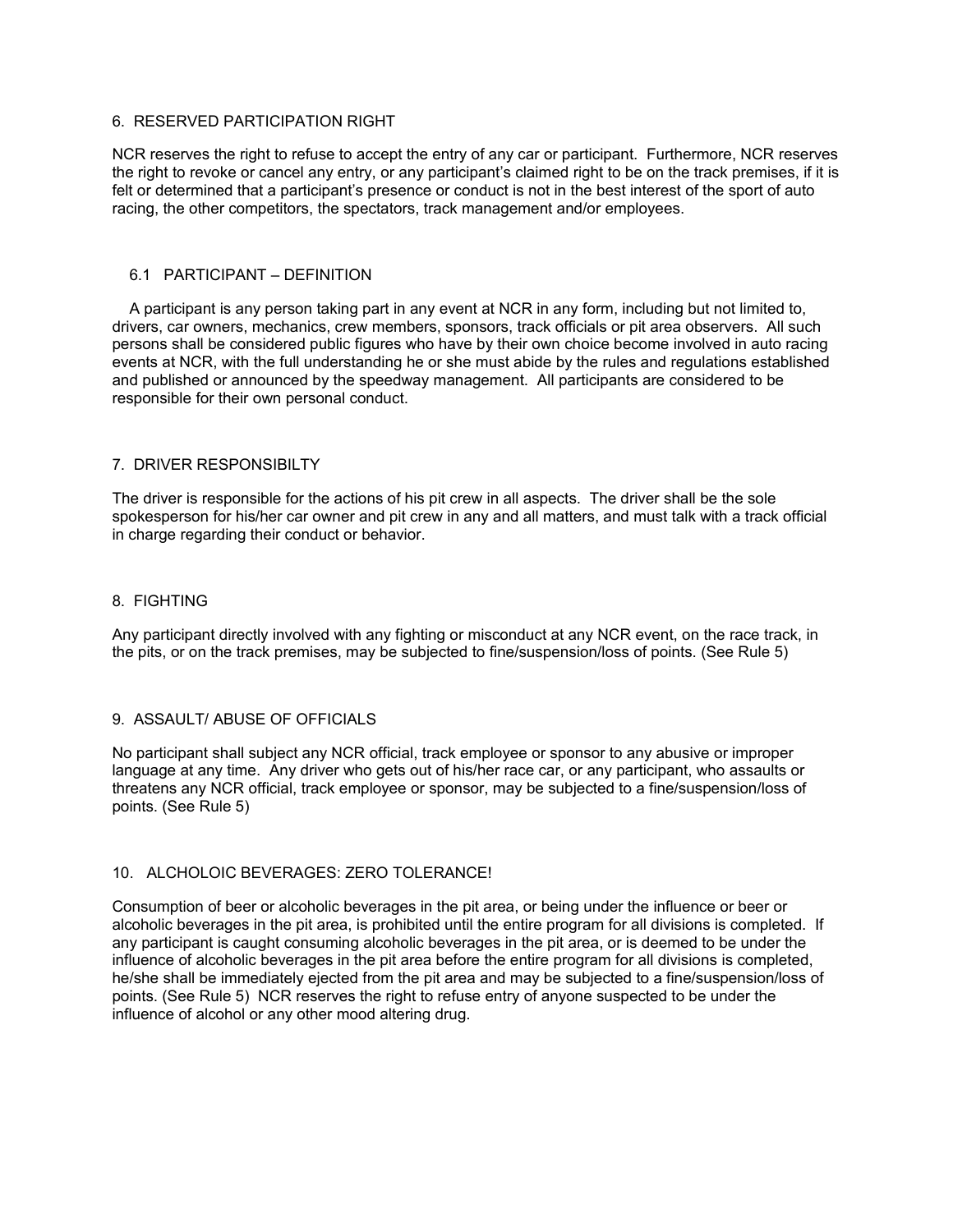## **GENERAL POLICIS: SECTION 2**

# 1. ILLEGAL PARTS

#### 1.1 ILLEGAL PARTS

 Illegal parts shall be any parts or components of a race car, or any alterations or modifications to any such parts or components, that do not meet the particular NCR rules and specifications of the class in which the race car is competing.

## 1.2 REMOVAL OF IDENTIFYING MARKS

 Any grinding, defacing or otherwise removing or obliterating casting marks, casting numbers, or any other identifying marks or numbers on a motor or chassis part will automatically render the part illegal.

#### 1.3 PENALTY

 The penalty for illegal parts, whether discovered through a post race inspection, through a tear down, as a result of a protest or in connection with a claim, shall be a \$1,000 USD fine, 30 day suspension from all NCR events, loss of all points and forfeiture of all money and awards for that event.

#### 2. RESERVED TEAR DOWN RIGHT

#### 2.1 TEAR DOWN

 After the feature race, NCR reserves the right to tear down the engine or transmission of any race car in any class. This reserved tear down right is separate and distinct from any inspection to which any race car in any class is subject under Rule 1.

#### 2.2 PROCEDURE

 A tear down shall consist of the disassembly of the upper end, or lower end, or both, of the engine. An upper end tear down includes, but is not limited to: the removal of the carburetor, spacer plates or adaptors, valve covers, intake manifold, exhaust manifold, headers, valve train components and heads. A lower end tear down includes, but is not limited to: Removal of oil pan, crank shaft, rods and pistons. Transmission will include removal of the transmission, clutch/torque and an inspection cover.

#### 2.3 FEE FOR TEAR DOWN

 NCR official shall advise the driver that a tear down is requested and shall post a tear down fee. (Same as Driver Protest. See Section 4). If any tear down, the engine is found to be legal, then the posted tear down fee will be paid to the driver. If, after the tear down, the engine is found to be illegal, the posted tear down fee will be retained by the NCR track.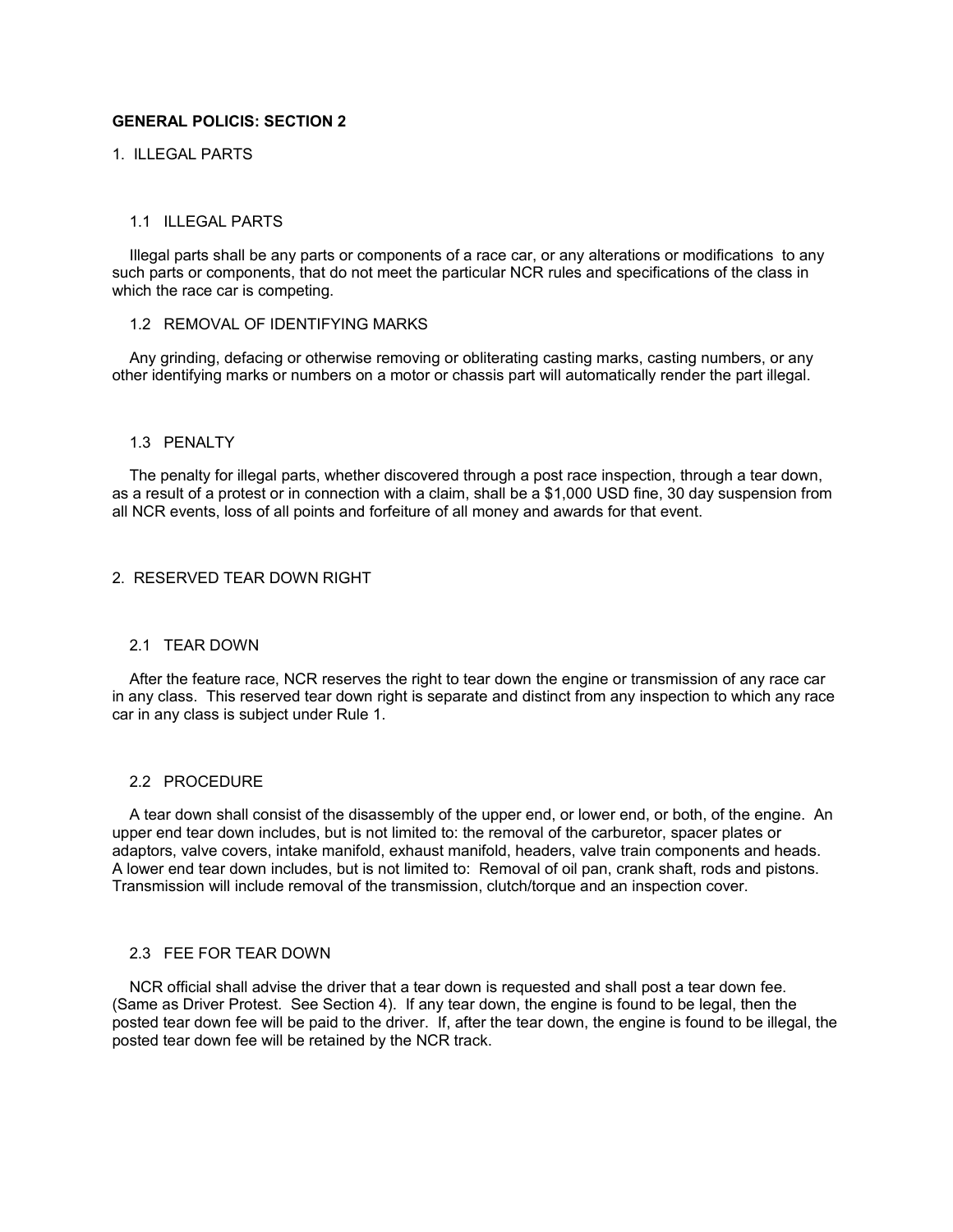# 3. TYPES OF INSPECTION

# 3.1 MINIMUM SPECIFICATIONS INSPECTION

 An inspection, usually conducted at the beginning of a racing season or a racing event, to determine whether a race car complies with the minimum applicable chassis and body specifications and all safety requirements. Any deficiencies or rule violations discovered must be corrected before the race car will be allowed to compete in the racing event.

## 3.2 COOPERATION OF DRIVER

 In connection with any type of inspection, the driver must cooperate with NCR officials to enable track officials to conduct or complete an inspection, including removing or disassembling various parts or components.

# 3.3 REFUSAL OR TERMINATION OF INSPECTION:

 3.3.1 Any driver who refuses to allow a pre-race or a minimum specification inspection to be conducted will not be allowed to compete in the racing event.

 3.3.2 Any driver who refuses to allow a post-race inspection, or who terminates an inspection in progress, shall be fined \$1,000 USD, suspended for 30 days, lose all points, both national and track points, and forfeit all money and awards for that event.

#### 4. DRIVER TEAMS:

Teams must meet the following conditions for points to go to the car number versus the driver: Maximum 2 drivers. Both drivers must register as a team before the first race.

#### 5. PROTEST:

Only a driver may protest.

#### 6. PIT ENTRY:

No driver or other participants may enter the race track or pit area until he/she has personally signed all releases, registrations and entry forms. No person will be permitted to sign the release sheet for any other person other than himself/herself. Any participant who fails to sign all release and registration forms will be disqualified and any prize money will be forfeited.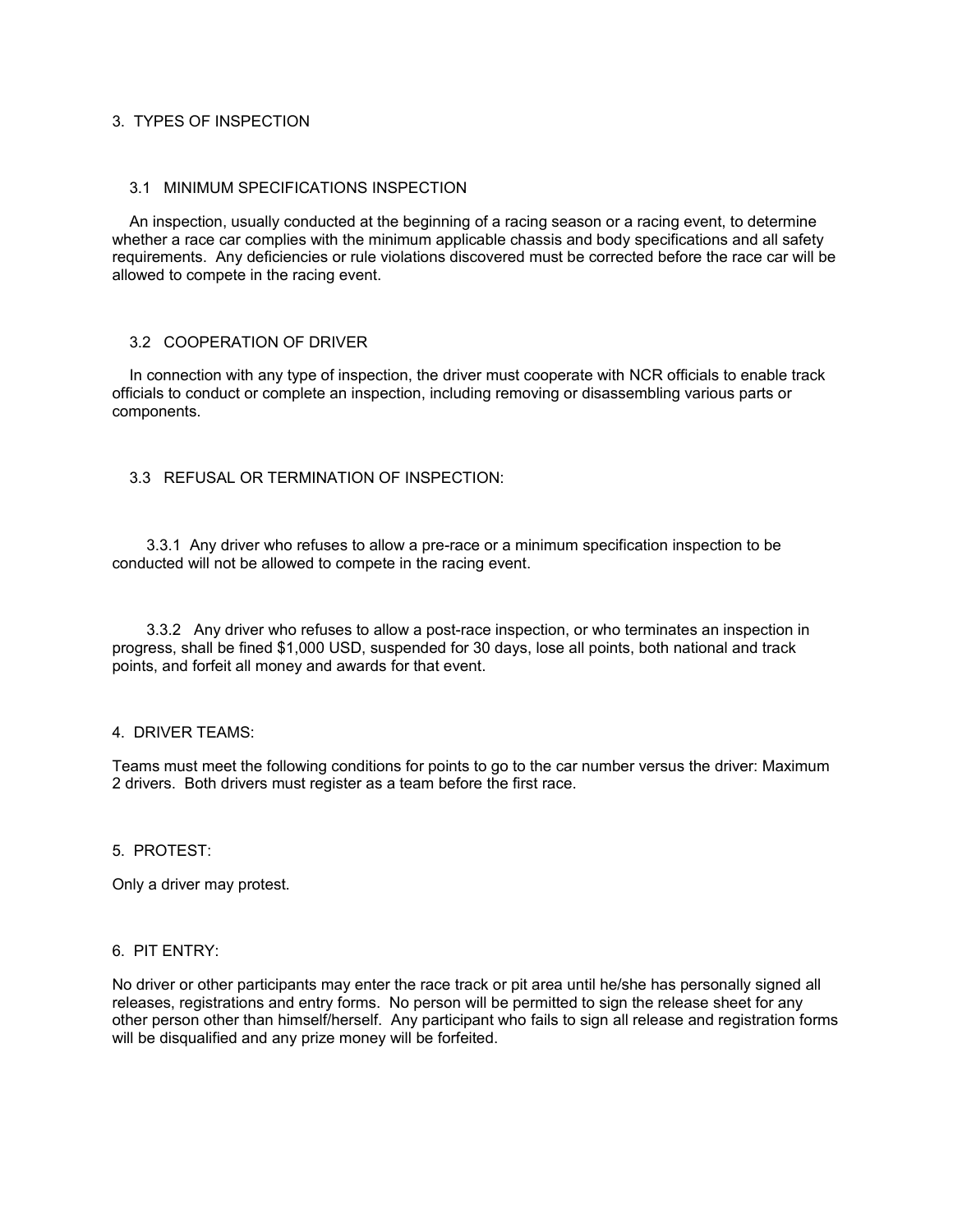## 7. PIT AGE REQUIREMENT

Absolutely no one under the minimum age of fourteen (14) will be allowed into the pit area. All persons under the age of eighteen (18) must have a signed minor release form on file at NCR. (Forms available at the track)

## 8. RACE CAR NUMBERS/LETTERS

Drivers are responsible for notifying NCR of their current car number/number changes. Numbers/Letters must be at least eighteen (18) inches high, consisting of any combination of no more than three (3) numbers and letters, in a contrasting color to the background color and must be neatly painted on both door panels and on the roof facing the grandstand. Hard to see car colors (black, navy, maroon) are strongly discouraged. A six (6) inch by six (6) inch number (#) must be on the front and back of the car.

## **GENERAL RACE PROCEDURES: SECTION 3**

## 1. PIT AREA:

Only one (1) tow vehicle is allowed in the pit area; all others will be towed.

 1.1 Whenever you are in a race car, you will be race ready at all times. Every person driving a race car on the track must wear the required helmet and cinched harness and lap belt whenever in the race car, also window net and/or arm restraints in place and securely fastened, including warm-ups, hot laps and races.

1.2 All cars must start on their own.

## 2. DRIVER OR ENGINE CHANGES

2.1 No driver or car changes are allowed after the heat races.

 2.2 The driver may qualify only one car in a class. In the event of a wreck in practice, the driver will be allowed to qualify another car provided that the other car has not yet been qualified.

 2.3 Drivers are responsible for knowing their position in the heats and features and when to be in the staging area for their race.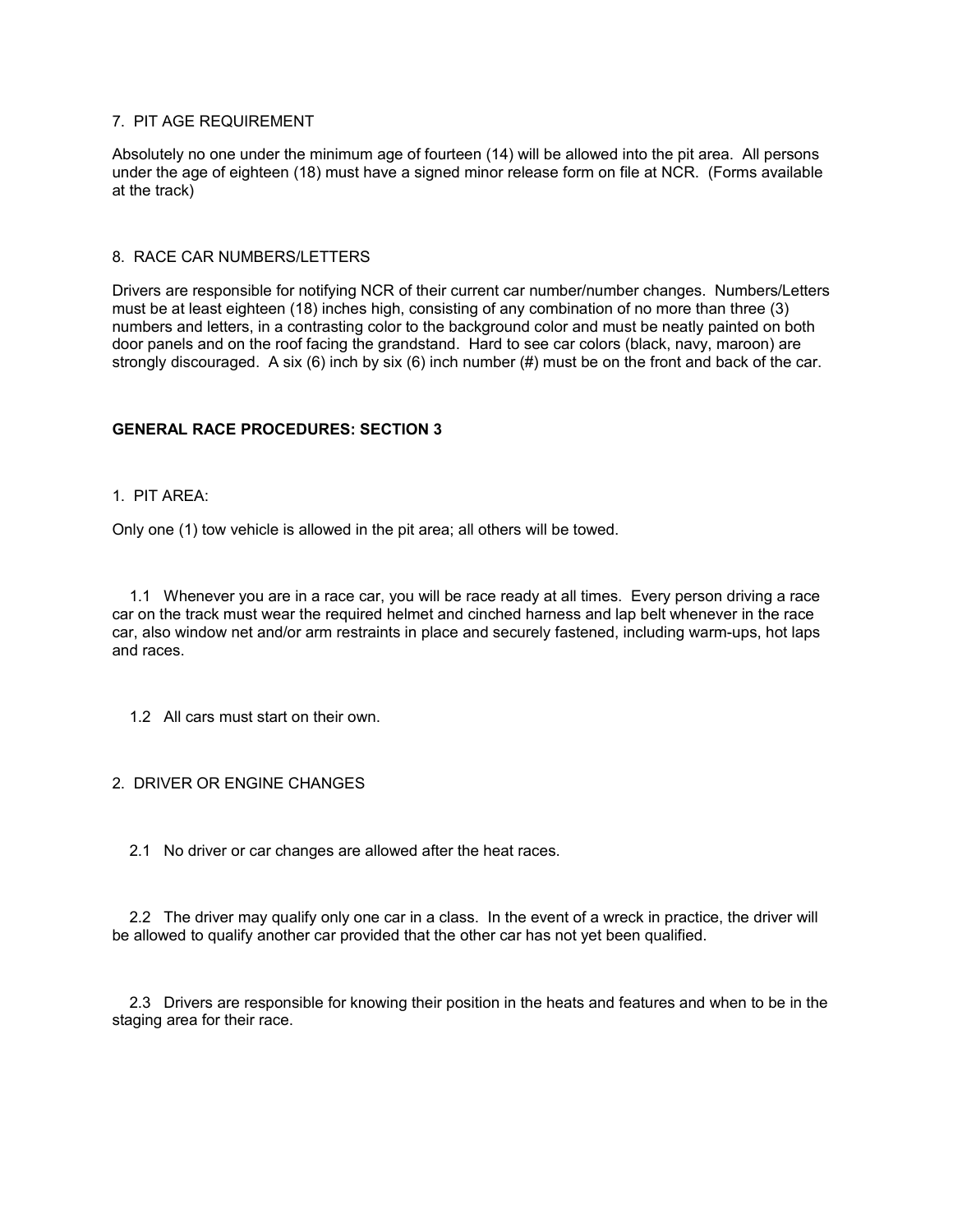2.4 NO ONE ALLOWED ON THE TRACK AT ANY TIME EXCEPT NCR OFFICIALS AND SAFETY OFFICIALS. Exceptions: Prior to track packing, during drivers meeting, at intermission or following last feature event.

 2.5 ENGINE PROTEST RULE: Protest must be made prior to the start of the A-Feature. See Section 4.

 2.6 INCLEMENT WEATHER POLICY: A show may be cancelled at any time due to inclement weather or unsafe conditions (to be determined by track management).

3. FLAG RULES AND PROCEDURES

 3.1 At all times watch the flagman. He is your information center for racing. If a driver ignores a yellow, red, blue or black flag, he/she will be sent to the pits and may be suspended.

3.2 GREEN FLAG: Start of race.

3.3 ROLLED UP GREEN FLAG:

3.3.1 Single file start (up & down motion)

3.3.2 We are going green next lap (pointed)

3.4 ROLLED UP GREEN & YELLOW FLAG: Side by side start, 2 wide.

3.5 ROLLED UP YELLOW & BLACK FLAG: One yellow flag rule.

3.6 YELLOW FLAG: Cars move to high groove and slow down.

3.7 YELLOW FLAG RULE:

3.7.1 ONE YELLOW: Cause one yellow flag and you'll go tail end.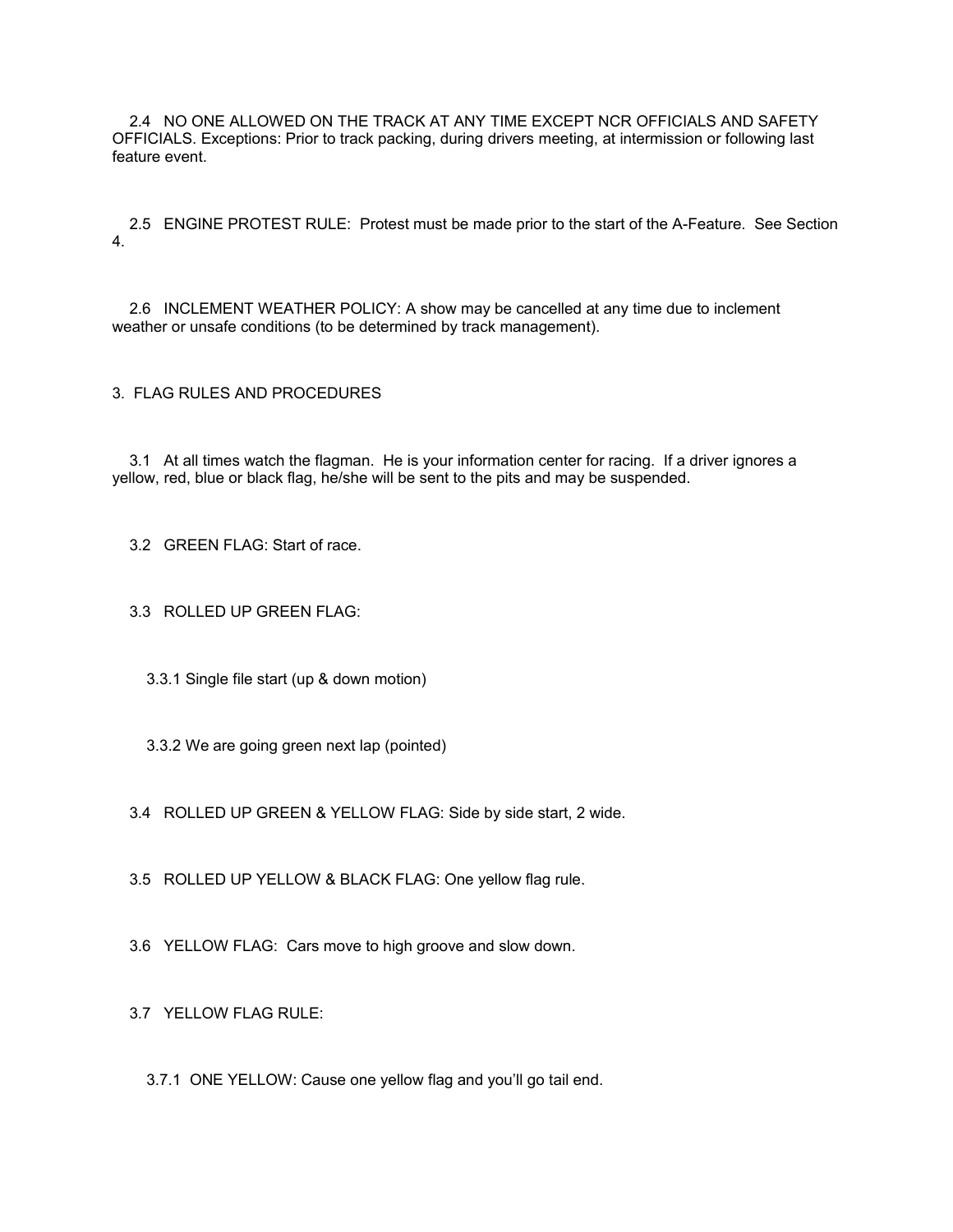3.7.2 TWO YELLOWS: Cause one yellow flag; you will go tail-end. Second yellow flag; you will be sent to the pits for that race (no exceptions).

 3.7.3 One yellow flag rule may be used based on Officials discretion if you purposely cause/force a yellow (i.e. spin out and stop, flat tire and stop, can't start car, stop on track, etc).

3.8 BLACK FLAG MEANS "DISQUALIFIED": Leave the track immediately.

 3.8.1. May be black flagged for: flat tire; loose parts; smoking; rough driving; etc. Refusal to acknowledge black flag will result in one week suspension.

3.8.2. If a car is constantly going laps down he/she may be black flagged.

3.9 ROLLED UP BLACK FLAG: Warning, if pointed at you.

3.10 CROSSED FLAGS: Race is half over.

 3.11 RED FLAG MEANS "STOP": Do NOT, unless unavoidable, pass the scene of an accident or the flag tower.

 3.12 BLUE/YELLOW FLAG: Passing flag. You are about to become a lapped car and are about to be passed.

3.13 WHITE FLAG: One lap to go.

 3.14 CHECKERED FLAG: The race is officially ended and all cars must pass underneath the flag tower to be scored on the last lap (see 3.15.4)

3.15 RACE PROCEDURE RULES:

3.15.1. Racing Incident Rule:

In the event a call on a driver or drivers cannot be decisively made (e.g.: no official could clearly determine who caused the incident) the cars will restart in the order of the last completed lap.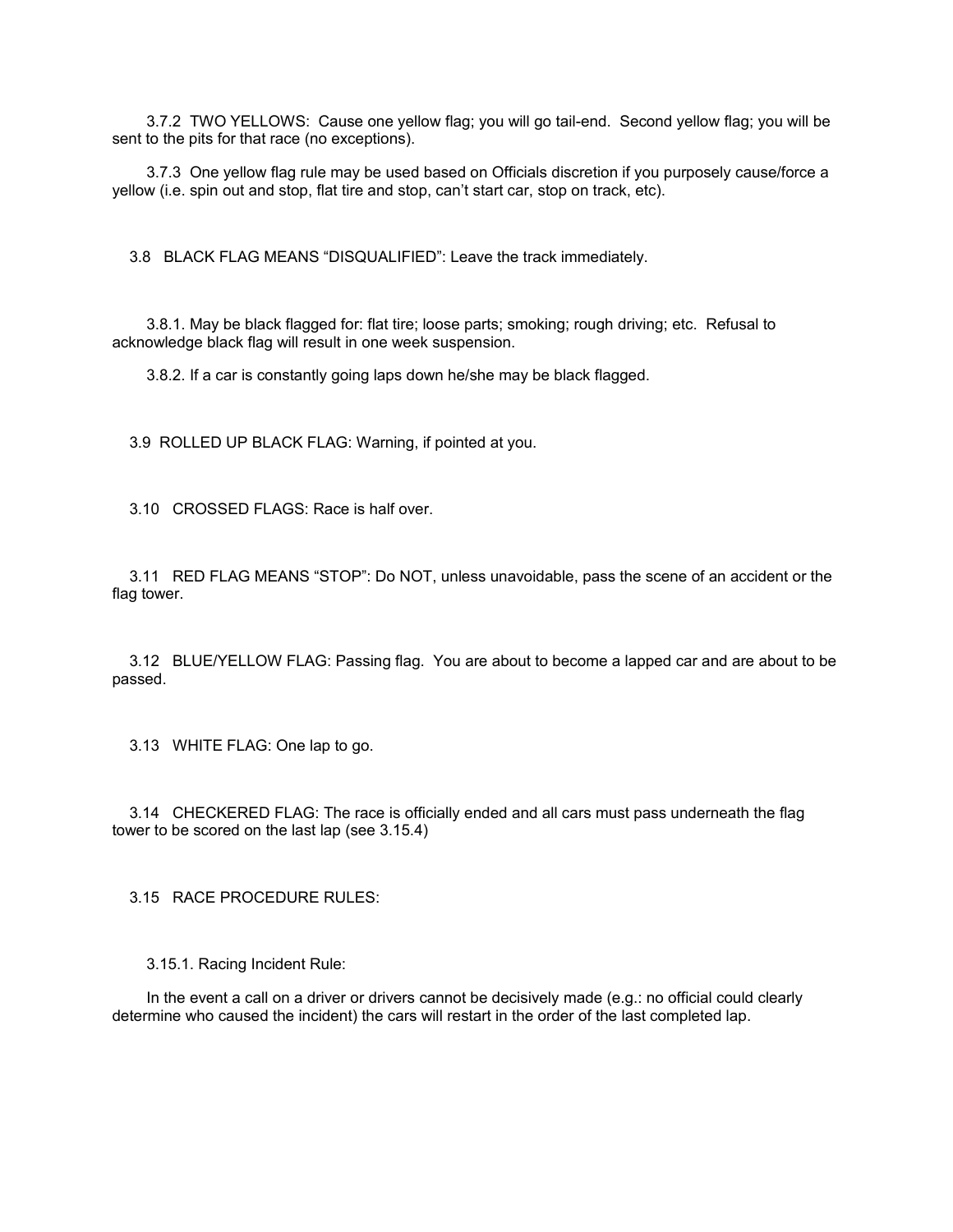3.15.2 Spin Out Rule:

If a driver spins out on his/her own three (3) times in a race they will be sent to the pits.

## 3.15.3 Care & Control Rule:

 At all times the driver must be in control of his/her own car. Failing to hold your line (e.g. moving across the track, taking out another car or forcing other cars to avoid you) may result in a warning or a black flag.

#### 3.15.4 Checkered Flag Rule:

 If the checkered flag is out and a yellow comes out after the checkered flag; the race may be scored on the last completed lap. This will be the Race Director's decision based on the number of cars affected by the incident. Race to the checkered flag in the event we do not go back to the last completed lap. Car(s) causing the yellow will be scored tail-end or disqualified. The driver that takes the checkered flag will be the winner.

#### 3.15.5 Flat Tire Rule:

 If you have a flat tire, pull to the bottom of the track if you wish to continue making laps; otherwise you may be disqualified.

## 4. TRACK HAND SIGNALS:

- 4.1 Go to back: pats rear-end.
- 4.2 Tighten up: side to side clapping of hands.
- 4.3 Flat tire: up and down clapping of hands.
- 4.4 One lap to go: Hold one (1) finger up.
- 5. TRACK PACKING MANDATORY: If you don't track pack, you don't hot lap.

## 6. STARTS:

No one is to move out of position or get on the throttle until the green flag is thrown. SIDE BY SIDE/ BUMPER TO BUMPER; in line with the car ahead of you. If a car moves out of position before the green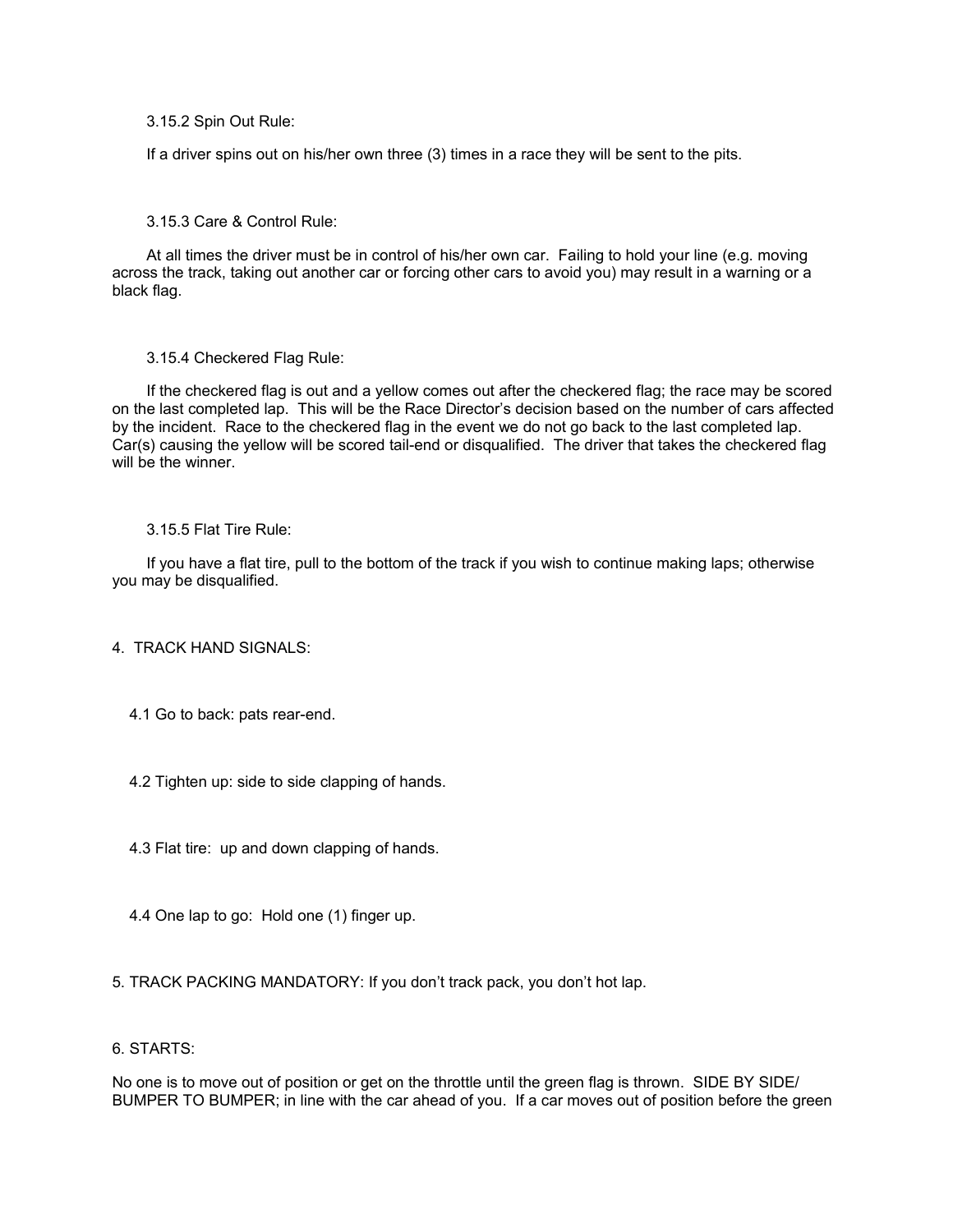flag is thrown, this will be called a jump start. The driver will be sent to the back of the field (official's discretion).

 6.1: If a car is unable to start the race, all cars behind that car's position will directly advance one (1) position. Cars entering the track on the parade lap will start at the rear of the field, regardless of their qualifying position. Drivers not wishing to start in their position may tag the field.

 6.2 JUMP STARTS: First jump goes to back; Second black flagged. Flag man may not pull a yellow for Second jump; just wave black flag.

 6.3 SINGLE FILE RESTARTS: When a race is stopped after the completion of at least one lap; cars shall be lined up in the order in which they were running at the completion of the last lap before being stopped. The car or cars causing the race to be stopped, if any, shall start at the rear. If a car causes a race stoppage twice in the same race, the car will be sent to the pits.

 6.4 All cars must complete one lap before we go single file. Max. three (3) yellow starts; then they may go single file. You will line up based on the last completed lap. Not the lap the yellow came out on. Drive between the official and outside wall only. Get in behind the car ahead of you, single file only. Track officials will move you if necessary. Lapped cars to tail-end.

6.5 You may enter the track under YELLOW. Watch the pit steward.

 6.6 If a race is continuously going yellow, the flagman may go to a one yellow flag rule (indicated by a rolled up yellow & black).

 6.7 Race finishes under green unless too dangerous to continue. A race may be stopped at the discretion of the starter or officials at any time they consider it DANGEROUS or UNSAFE to continue.

6.8 Anyone who pits during the race will tag the field, no exceptions.

 6.9 Tire Change: No tire changing allowed for heats. May be allowed (2) two laps max in Feature, if you did not cause the yellow.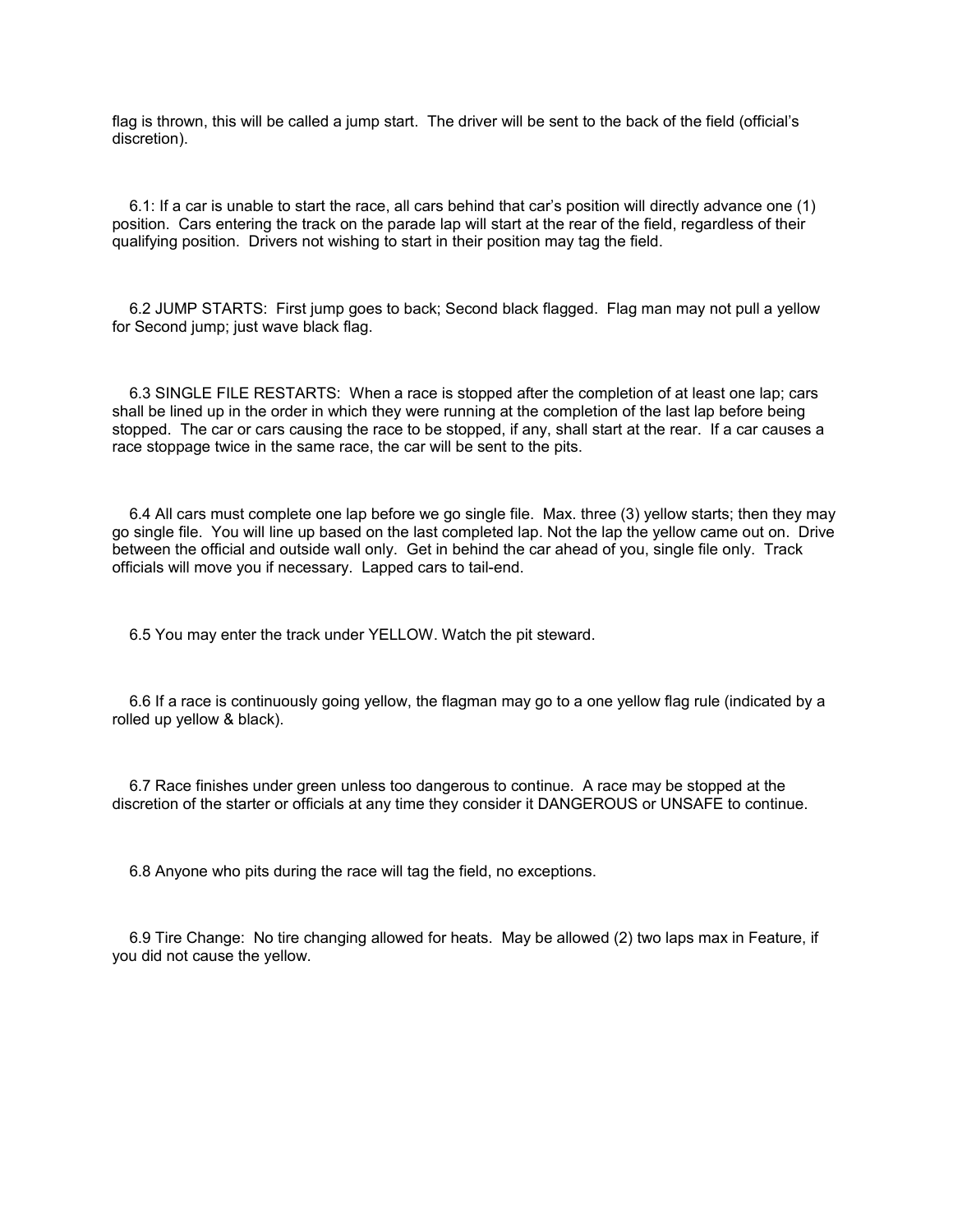## 7. DISCUSSION WITH FLAGMAN/OFFICIALS

7.1 Discussion to take place with officials following the feature race.

 7.2 Absolutely no drivers or pit crew allowed in announcer's tower at any time unless instructed to. Automatic suspension!

 7.3 When a call is made, it is final! If you disagree, or have questions, discuss with Race Director the next following race night in the pits prior to start time. They will hear you out but there will be no changing of that call, good or bad.

 7.4 All presentations take place after each feature event in front of grandstand. Victory lap for winner only.

8. POST RACE CLAIMING OR SCALING – All Classes

 8.1 The top three (3) race cars in each qualifying race and the top five (5) race cars in their feature race must scale. Any driver required to scale, immediately following the qualifying and/or feature events, who:

- (a) Does not go directly to the scales, or
- (b) Avoids going to the scales, or
- (c) Does not remain at the scales until scaled, or

 (d) Does not meet the minimum weight for the class, according to the scale at the race track for the event,

#### THEN,

 If, in the heat race, shall be disqualified and shall forfeit all points and prize money for the heat race (where applicable), but shall be allowed to start at the back of the last chance, consolation or feature race.

 If in the feature race, shall be disqualified and shall forfeit all points and prize money for the feature race, but may still be subject to claim rule, if applicable.

8.2 CLAIM RULE: Applies to NCR 4 cylinder purestock class only.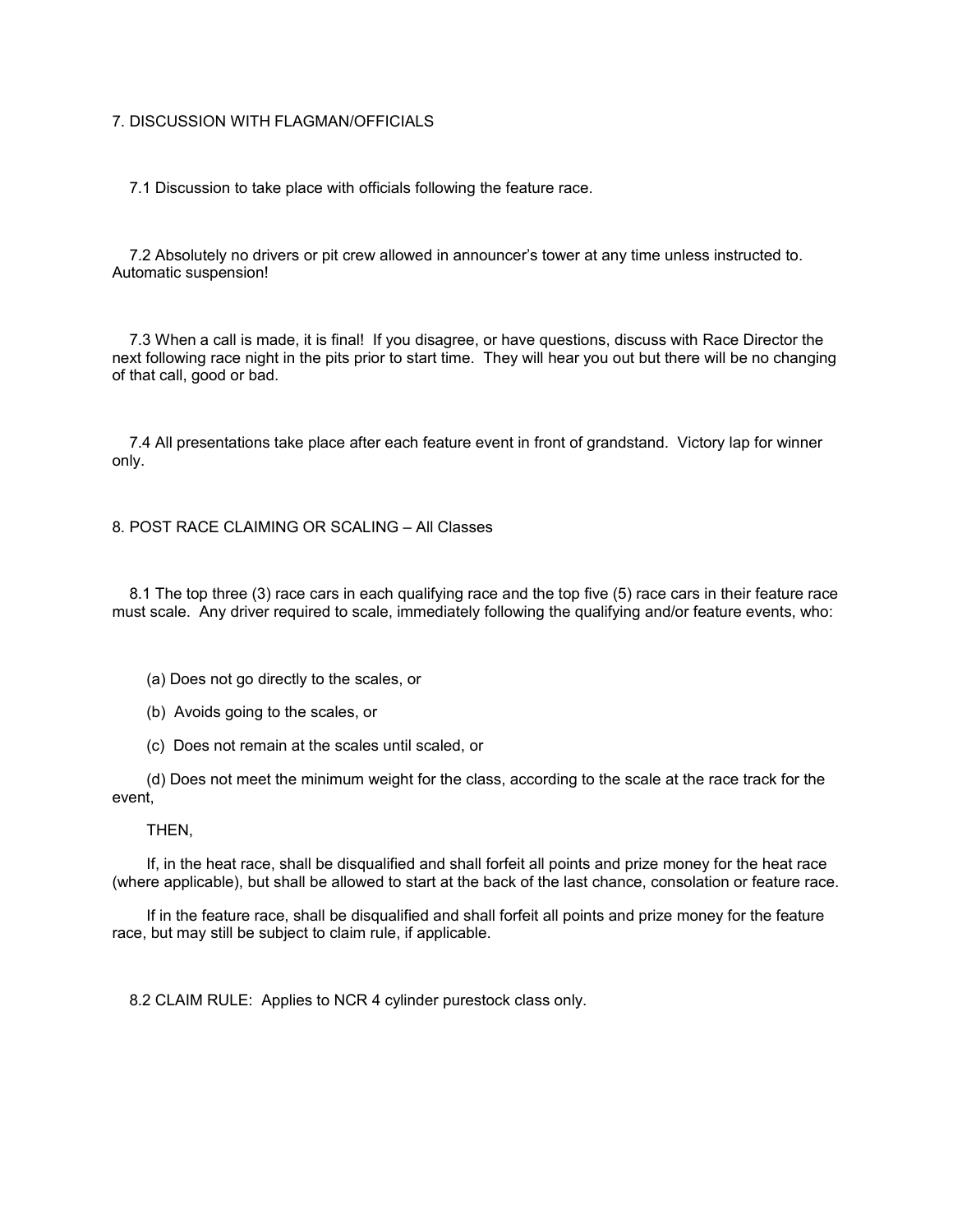9. PUMPING:

The top three (3) may be pumped after the feature event. This will include the removal of the header/manifold.

ENGINE/TRANSMISSION PROTEST RULE: Section 4

1. APPLICATION:

This engine/transmission protest rule is applicable to all Pure Stocks and 4-cylinder Pure Stocks.

# 2. RACE CARS SUBJECT TO BEING PROTESTED.

All race cars competing in the Feature Event.

# 3. RACE CARS ELIGIBLE TO PROTEST

Any race cars competing in the feature event, which:

3.1 Meet the minimum class weight and are otherwise legal under NCR rules.

 3.2 Have a driver who has registered his/her intent to protest in writing the item to be checked and signed by the driver with a track Tech Official or Promoter prior to the start of the Feature race and has tendered the required class protest fee.

## 4. PROTEST FEE:

All classes \$75 either; top, or bottom, \$150 for both, \$75 for transmission. Max one (1) protest per year per driver. ONE item ONLY plus protester pays a fee of \$50 (no matter result of inspection) to tech inspector at time of protest.

## 5. PROTEST PROCEDURE:

After the Feature race, a track official will notify the driver of the relevant race car that his/her race car has been protested. The protested driver shall than proceed directly to the area designated for inspection and tear down pursuant to a protest. Track officials will then proceed, in accordance with the class of race car protested, to tear down the engine or transmission in the protested race car, as follows: (Protester's name and/or car number may not be revealed.)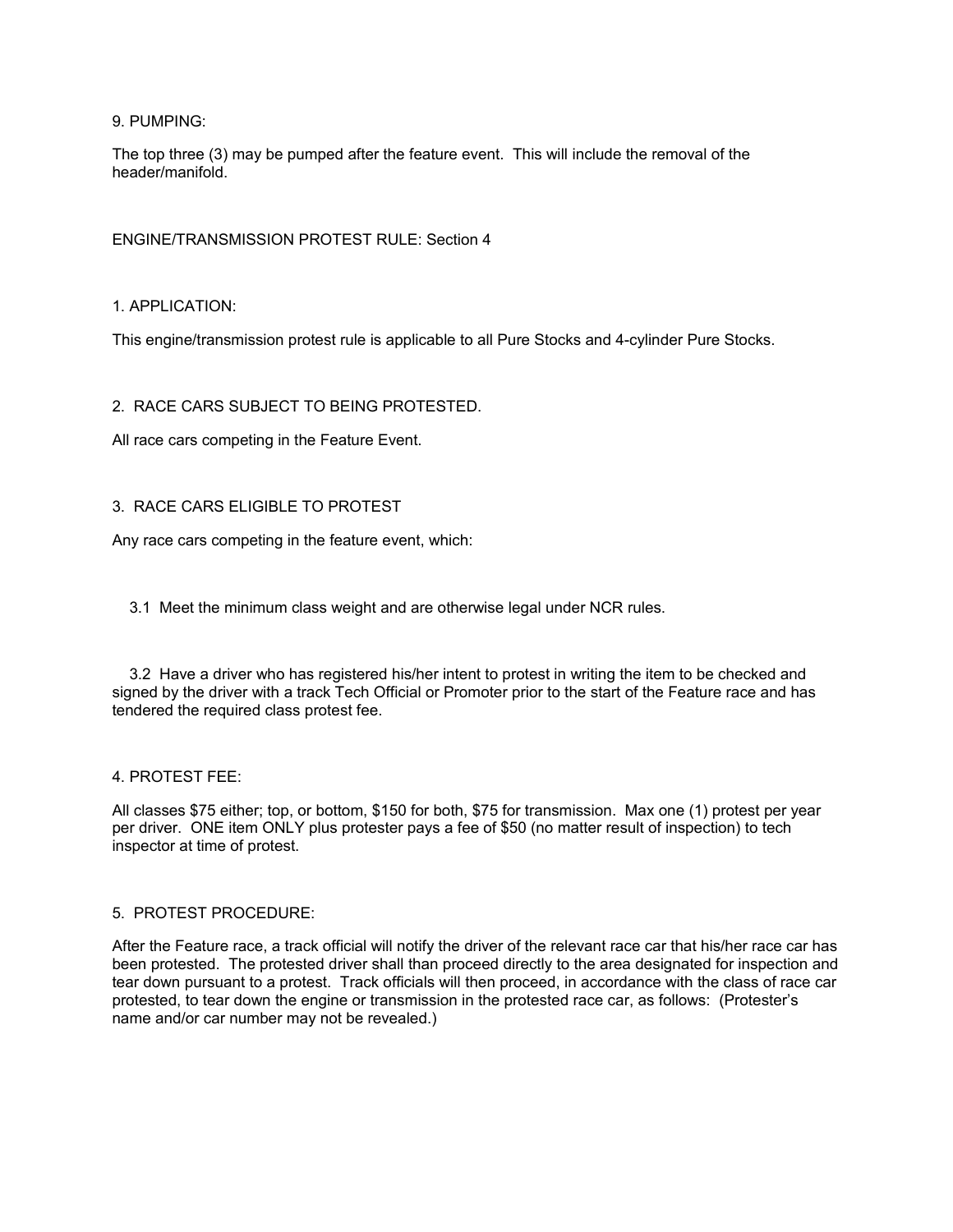# 6. SPECIAL PROVISIONS RELATING TO PROTESTS

6.1 Only the driver may protest.

- 6.2 A driver may only protest one (1) engine or transmission per year.
- 6.3 Only the Tech Inspector has the final word on the legality of the race car involved in the protest.
- 6.4 No person shall prevent or interfere with the protest procedure.

# 7. PENALTIES OR SANCTIONS RELATED TO PROTESTS

 7.1 If any engine parts are found to be illegal, the provisions of Sec. 2. Rule 2 regarding illegal parts, shall apply.

 7.2 Withdrawal of protest. If a driver declares intent to protest, and tenders the required protest fee, and then the driver changes his/her mind and withdraws the protest, then the driver will forfeit all money and awards for the event and shall also lose all points earned to date.

 7.3 Refusal of protest. A driver who refuses to allow an inspector/tear down pursuant to a protest shall be subject to the following penalties:

7.4 Refusal: Refusal to allow an inspection/tear down pursuant to a protest, driver forfeits all cash and all contingency winnings for the event, any trophies earned in the feature, plus loss of ALL points earned to date. The driver shall be fine \$1,000 USD and suspended for 30 days for NCR track.

# SAFETY SPECS: SECTION 5

"MINIMUM" SAFETY SPECIFICATIONS – At any time, track officials may require additional measures or equipment, or make additional determinations, as necessary to further reduce risk to competitors. All cars a subject to a minimum specification inspection.

## 1. HELMETS:

Helmets are required and must be a minimum of SNELL SA2000 RATED and must be worn at all times when the car is on the track and must accompany the vehicle at time of inspection. The helmet must have a face shield or eye protection which must be in place while the car is on the track. Absolutely NO "DOT" or "M" rated helmets allowed. SUBJECT TO TECH APPROVAL.

#### 2. DRIVING SUIT:

A driving suit of a flame retardant nature must be worn by all competitors. If the driving suit is a two piece suit both the top and the bottom must be worn at the same time.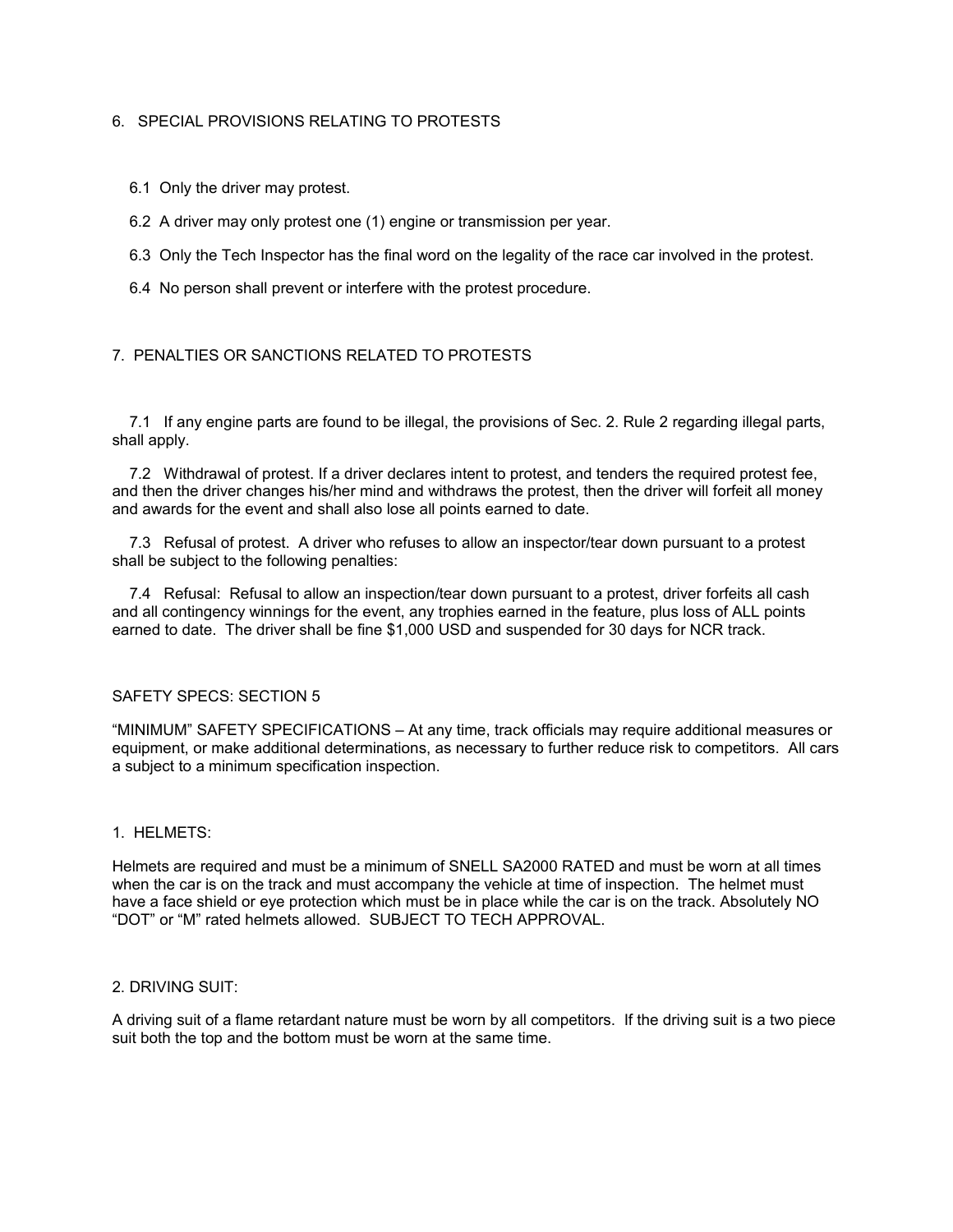## 3. EXHAUST SYSTEM:

Exhaust systems must be mounted in such a way as to direct spent gases away from the cockpit area of the vehicle and away from the areas of possible fuel spillage.

## 4. EXHAUST NOISE SUPPRESSION:

100 DB at 100 feet.

## 5. FUEL CELL:

Safety approved fuel cells are mandatory. Fuel cells must be enclosed in a metal case of eighteen (18) gauge metal and must have a protective hoop at the rear that extends at least one (1) inch below the fuel cell. The fuel cell overflow hose MUST go to the bottom of the cell on the outside and must be fastened at the bottom of the cell, or a ball check valve must be used. All fuel cells must have a minimum of two (2) 2 inch x 18 inch metal straps or equivalent metal surrounding the fuel cell.

 5.1 Pure Stocks: Will be allowed to use a 25 liter boat gas tank mounted in the trunk area. If a plastic tank is used it must be enclosed by metal; strapped in.

6. BATTERIES: Batteries must be securely mounted and shielded. See class rules.

# 7. LOOSE OBJECTS:

Loose objects and/or weights will not be allowed above the interior tin or deck or in the driver's compartment. Any weight added to other areas of the vehicle must be securely mounted using a minimum of two (2)  $\frac{1}{2}$  inch bolts through the weights. Weights must be painted white and have your car number painted on them.

## 8. SHOULDER HARNESS, BELTS, RESTRAINTS AND NETS:

A competition shoulder harness, at least three (3) inches wide and a lap belt at least three (3) inches wide are required. No OEM factory type shoulder belts or straps will be allowed. Metal to metal buckles are required on the shoulder harness and the lap belt. The harness must be mounted in at least FIVE (5) points below the driver's shoulders (SUBSTRAP). Belts and harness cannot be over 3 years old. Window nets are mandatory. Roll bar padding and neck brace are strongly recommended.

## 9. KILL SWITCH:

A kill switch is required and must be within easy reach of the driver with the shoulder harness and lap belt fully cinched. This kill switch must be clearly marked "off" and "on".